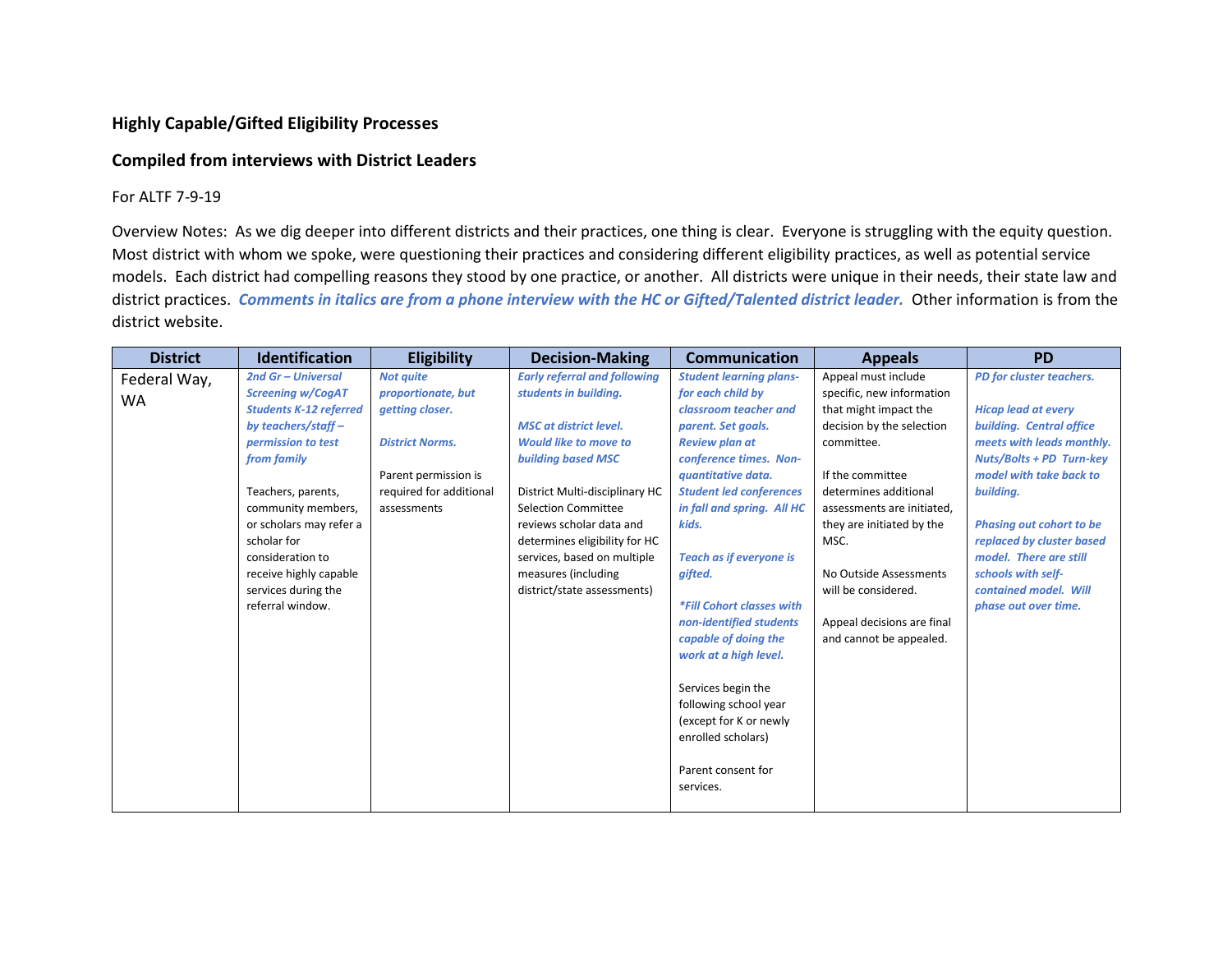| Bellevue, WA | <b>Grade 2/3 Screener</b> | <b>Challenging ourselves</b>                      | They are trying to figure out              | <b>Thinking about looking</b>  | Parents/legal guardians     | <b>Systematic PD from</b>          |
|--------------|---------------------------|---------------------------------------------------|--------------------------------------------|--------------------------------|-----------------------------|------------------------------------|
|              | Universal screener-       | to increase access to all                         | who they are trying to serve.              | at building norms.             | have the right to appeal    | <b>Central Office - Train the</b>  |
|              | CogAT.                    | students. We aren't                               | <b>Thinking</b><br>about<br>the            | <b>Concerned that building</b> | the MSC's decision.         | trainer approach in areas          |
|              |                           | seeing much growth for                            | following:                                 | norms would norm too           | Indivuals appealing the     | of identifying                     |
|              | Anyone may                | least<br>served<br>our                            |                                            | low.                           | the decision must submit    | characteristics &                  |
|              | nominate a student        | populations.                                      | the<br>No longer<br>using                  |                                | a letter requesting review  | <b>Differentiation/Clustering.</b> |
|              | residing within the       |                                                   | creativity test for services.              | Parent permission for          | of the the                  |                                    |
|              | <b>BSD</b> service area,  | <b>Currently served in</b>                        | Pondering services to non-                 | additional assessments.        | selection/placement         |                                    |
|              | including teachers,       | domain specific in K-1.                           | verbal kids.                               |                                | decision. Appeals must      |                                    |
|              | other staff, parents,     | Use building data.                                |                                            |                                | be based upon one of the    |                                    |
|              | students, and             | <b>Took CLED scales. Use</b>                      | <b>Using conversations with</b>            |                                | following conditions:       |                                    |
|              | members of the            | as observational tools                            | parents and teachers after                 |                                | *Specific criteria related  |                                    |
|              | community. For any        | and use other math                                | observations.                              |                                | to the testing conditions.  |                                    |
|              | grade level at which      | and writing samples.                              |                                            |                                | *Misapplication or          |                                    |
|              | universal screening of    |                                                   | <b>Many conversations around</b>           |                                | miscalculation of scores.   |                                    |
|              | all students has been     | We<br>really<br>are                               | getting stronger at Tier I                 |                                | An appeals committee        |                                    |
|              | implemented,              | struggling with where                             | instruction.                               |                                | that consists of a          |                                    |
|              | nominations are           | to go next. Northshore                            | <b>MSC will evaluate individual</b>        |                                | classroom teacher, a        |                                    |
|              | unnecessary.              | <b>NNAT</b><br>and<br>did                         | student assessment profile                 |                                | psychologist, or other      |                                    |
|              |                           | <b>Creativity for all grade</b>                   | data using a blind (no name)               |                                | qualified practitioner      |                                    |
|              | K-1 are screened to       | levels and identified                             | process based on:                          |                                | with the training to        |                                    |
|              | identify students who     | more students for every                           |                                            |                                | interpret cognitive and     |                                    |
|              | qualify for further       | race.                                             | 1.<br>Α                                    |                                | achievement test results;   |                                    |
|              | assessment. (may          |                                                   | preponderance<br>of                        |                                | a certificated coordinator  |                                    |
|              | include TRC, DIBELS,      | Last year, used the full                          | evidence from the profile                  |                                | or administrator with       |                                    |
|              | Lit skills in Chinese     | <b>CogAT</b> in 2nd grade for                     | data demonstrating that a                  |                                | responsibility for the      |                                    |
|              | and Spanish for Dual      | Low, Middle, High. This                           | student is among the most                  |                                | supervision of the          |                                    |
|              | Language and              | assessment<br>was                                 | highly capable;<br>Evidence of clear<br>2. |                                | District's highly capable   |                                    |
|              | Language Immersion        | limiting for those kids                           | advanced<br>need<br>for                    |                                | program; additional         |                                    |
|              | programs, STAR Math       | who don't think this                              | learning services; and                     |                                | professionals, if any, that |                                    |
|              | and classroom             | Didn't find<br>way.                               | Determination of<br>з.                     |                                | the District deems          |                                    |
|              | performance               | students at low SES                               | which<br>students would                    |                                | desireable, reviews         |                                    |
|              | observational data        | with this assessment.                             | benefit the most from                      |                                | appeals. The parent/legal   |                                    |
|              | <b>WAKids state</b>       |                                                   | inclusion in the District's                |                                | guardian will be notified   |                                    |
|              | assessment)               | Part of the challenge                             | service models.                            |                                | of the decision in writing  |                                    |
|              |                           | might<br>be<br>brain                              | 4.<br>No single data                       |                                | within 10 school days of    |                                    |
|              |                           | development.<br><b>Might</b>                      | point will prevent a                       |                                | the decision.               |                                    |
|              |                           | move the screener to                              | student's selection.                       |                                | The decision of the         |                                    |
|              |                           | 3rd grade. Will do pilot<br>screener in 2 low SES |                                            |                                |                             |                                    |
|              |                           |                                                   |                                            |                                | <b>Appeals Committee is</b> |                                    |
|              |                           | schools.                                          |                                            |                                | final.                      |                                    |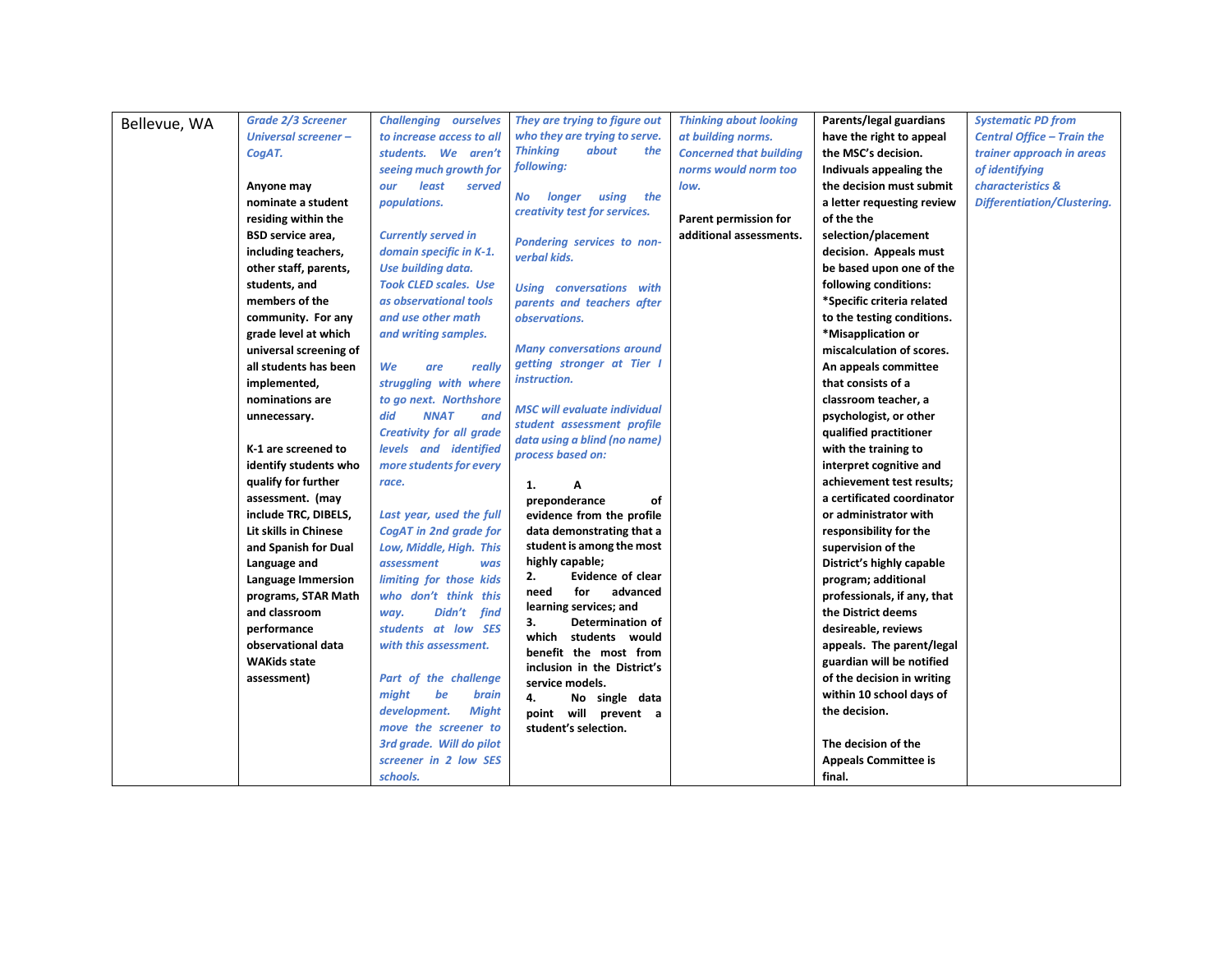| Montgomery<br>County, MD | Competitive,<br>application process<br>that includes:<br>3rd grade academic<br><i>assessments</i>                                                                                                                                                                                                                                                            | <b>Local norms are used</b><br>based on three sections<br>of the CogAT. This is<br>an equity approach.                                             | 2018-19 school year<br>change. All Grade 3<br>students are centrally<br>reviewed for potential<br>candidacy for the Centers                                                                                                                                                                                          | <b>Students who are</b><br>qualified but lack of<br>space puts them in a<br>"wait pool" to be<br>ranked if space becomes                                                                                                                                                                                                                                                                |                                                                                                                                                                                                                                                        |
|--------------------------|--------------------------------------------------------------------------------------------------------------------------------------------------------------------------------------------------------------------------------------------------------------------------------------------------------------------------------------------------------------|----------------------------------------------------------------------------------------------------------------------------------------------------|----------------------------------------------------------------------------------------------------------------------------------------------------------------------------------------------------------------------------------------------------------------------------------------------------------------------|-----------------------------------------------------------------------------------------------------------------------------------------------------------------------------------------------------------------------------------------------------------------------------------------------------------------------------------------------------------------------------------------|--------------------------------------------------------------------------------------------------------------------------------------------------------------------------------------------------------------------------------------------------------|
|                          | <b>CogAT screener for all</b><br><b>3rd grade students</b><br>taken in their<br>classroom<br><b>Report Card</b>                                                                                                                                                                                                                                              | Multiple sources of<br>data that allow for<br>emerging strengths are<br>gathered including staff<br>advocacy, teacher                              | for Enriched Studies instead<br>of parents submitting an<br>application.<br>Each school convenes a                                                                                                                                                                                                                   | available. A lottery<br>from this wait pool fills<br>any vacancies in the<br>program.                                                                                                                                                                                                                                                                                                   |                                                                                                                                                                                                                                                        |
|                          | <b>MAP</b><br>All $2^{nd}$ grade students<br>are screened. New<br>students in grades<br>3,4,5 who are new to<br>MC are also screened.                                                                                                                                                                                                                        | survey, parent input<br>form, Cognitive<br>Assessment data<br>InView, Classroom<br>performance data in<br>reading and math.                        | diverse committee of<br>professional school staff<br>members to review all data<br>gathered for each student.<br>They note strengths and<br>make recommendations.<br>Students who are not<br>designated as G/T can be<br>rescreened at least one year<br>after their initial screening<br>when requested by parents  | Students who were<br>identified as Gifted and<br>talented from another<br>school district are<br>accepted into the<br>program. They may be<br>requested to join the<br>screening process to<br>gather more data.                                                                                                                                                                        |                                                                                                                                                                                                                                                        |
| Montgomery<br>County, VA | <b>Screening of all</b><br>students in each<br>building every year<br>using Kingoro tool.<br><b>Talent pool program</b><br>in a system based on<br>each school. High<br>readers or math (k-2)<br>reading beyond<br>peers). Students are<br>watched and<br>additional testing<br>added when staff<br>team feels they are<br>ready for more in-<br>depth work. | This process is on-<br>going and students are<br>made eligible as they<br>are referred to building<br>level team.<br><b>Portfolio of Evidence.</b> | or school staff.<br><b>Gifted Specialist, principal,</b><br>central office support make<br>up team for eligibility. A<br>variety of tools are used for<br>determination:<br>F & P<br><b>Creativity Measure</b><br><b>Kingoro Cognitive measure</b><br><b>Academic assessments</b><br><b>Iowa Acceleration Scale.</b> | 4 years ago, building<br>normed process of<br>Identification. -<br><b>Inclusion was the norm</b><br>and teachers were well<br>trained in DI at all 21<br>schools.<br><b>Transition to movement</b><br>away from inclusion and<br>no more talent pool<br>with new<br>superintendent.<br><b>Students didn't want to</b><br>leave their schools for a<br>part time 3 day/week, 2<br>hours. | <b>Training for Gifted</b><br><b>Resource teacher used for</b><br>pull out within<br>neighborhood schools.<br><b>On-going training for all</b><br>teachers in cluster<br>grouping, DI,<br><b>Characteristics of Gifted.</b><br>This is done quarterly. |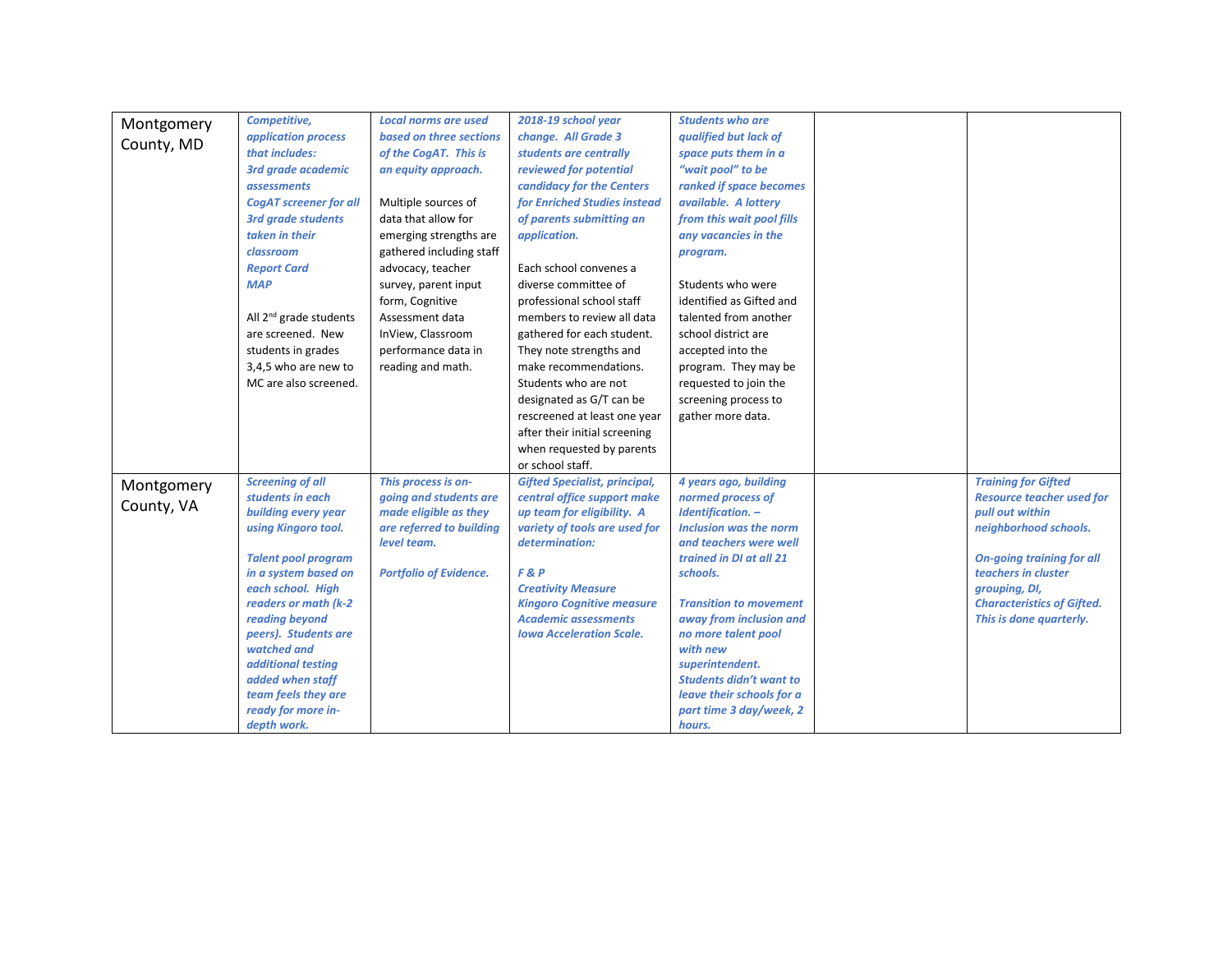|            | <b>School level screening</b> | A documented need for        | Entire process happens at each school.                                                                   | <b>TEAMS - Critical thinking</b> |
|------------|-------------------------------|------------------------------|----------------------------------------------------------------------------------------------------------|----------------------------------|
| Miami-Dade | and referral - Develops       | the program. A               |                                                                                                          | skills and vocab for             |
|            |                               |                              | <b>Referral and Evaluation Process:</b>                                                                  |                                  |
|            | <b>Talent Pool.</b>           | majority of gifted           | After a screening process has been completed, a referral                                                 | students with potential.         |
|            | - 89%/EOC level 4/5,          | characteristics, and An      | for gifted education can be made by a teacher, a                                                         | Developed in the 1980s           |
|            | rse work grades of A or B     | intelligence quotient in     | parent/guardian, or any qualified individual who has                                                     | for students of color with       |
|            | id learning rate              | the superior range (2)       | knowledge of student's abilities. A student profile is                                                   | specific curriculum to           |
|            | ative output in an area       | stand. Dev. Or more          | developed for a student being referred to the School                                                     | develop potential.               |
|            | ental reports of advanced     | above the norm).             | Support Team (SST).                                                                                      | (Critical Thinking Skills,       |
|            |                               |                              | The student profile includes the following:<br>$\bullet$                                                 | <b>Vocabulary, Writing)</b>      |
|            | <b>Outstanding academic</b>   | <b>Plan B - State Board</b>  | o Gifted Characteristics Checklist (FM                                                                   |                                  |
|            | creative, or leadership       | <b>Rule for students who</b> | 7051)- Students need to demonstrate a                                                                    | <b>Teachers in specific</b>      |
|            | abilities (self reported      | are from low socio-          | majority of gifted characteristics on the                                                                | classrooms and schools           |
|            | or peer reported              | economic families as         | rating scale to continue in the process);                                                                | embed TEAMs into their           |
|            | ELL-Language                  | measured by FRL. (1          | and                                                                                                      | regular curriculum.              |
|            | acquisition (academic         | stand dev. Above the         | o Information that can be utilized to                                                                    |                                  |
|            |                               |                              | demonstrate the student's ability and need                                                               |                                  |
|            | achievement)                  | norm)                        | for gifted program services. This                                                                        |                                  |
|            |                               |                              | information may include, but is not                                                                      |                                  |
|            | <b>School based</b>           |                              | limited to:                                                                                              |                                  |
|            | <b>Psychologist does IQ</b>   |                              | (a.) standardized test scores;                                                                           |                                  |
|            | testing at school site, if    |                              | (b.) classroom performance indicators                                                                    |                                  |
|            | deemed necessary for          |                              | such as report card grades, class<br>work, and/or projects.                                              |                                  |
|            | next steps.                   |                              |                                                                                                          |                                  |
|            |                               |                              | An SST meeting is convened to review the                                                                 |                                  |
|            |                               |                              | information gathered in the student's profile. The<br>SST makes the determination of whether to continue |                                  |
|            |                               |                              | the evaluation process, based on the supporting                                                          |                                  |
|            |                               |                              | documentation and a majority of gifted                                                                   |                                  |
|            |                               |                              | characteristics as measured by the Gifted                                                                |                                  |
|            |                               |                              | Characteristics Checklist.                                                                               |                                  |
|            |                               |                              | ELL students and students eligible for                                                                   |                                  |
|            |                               |                              | free/reduced lunch that are referred for gifted may                                                      |                                  |
|            |                               |                              | also need the following forms completed: William's                                                       |                                  |
|            |                               |                              | Scale for Creativity and Plan B Gifted Matrix form.                                                      |                                  |
|            |                               |                              | A variety of IQ instruments can be utilized by                                                           |                                  |
|            |                               |                              | the school psychologists to determine eligibility for                                                    |                                  |
|            |                               |                              | gifted:                                                                                                  |                                  |
|            |                               |                              | Wechsler Intelligence Scale for Children                                                                 |                                  |
|            |                               |                              | <b>Stanford Binet Intelligence Scales</b>                                                                |                                  |
|            |                               |                              | <b>Differentiated Ability Scales</b>                                                                     |                                  |
|            |                               |                              | Kaufman Assessment Battery for Children                                                                  |                                  |
|            |                               |                              | Reynolds Intellectual Assessment Scales                                                                  |                                  |
|            |                               |                              | Universal Nonverbal Intelligence Test                                                                    |                                  |
|            |                               |                              | Wechsler Nonverbal Intelligence Scale for                                                                |                                  |
|            |                               |                              |                                                                                                          |                                  |